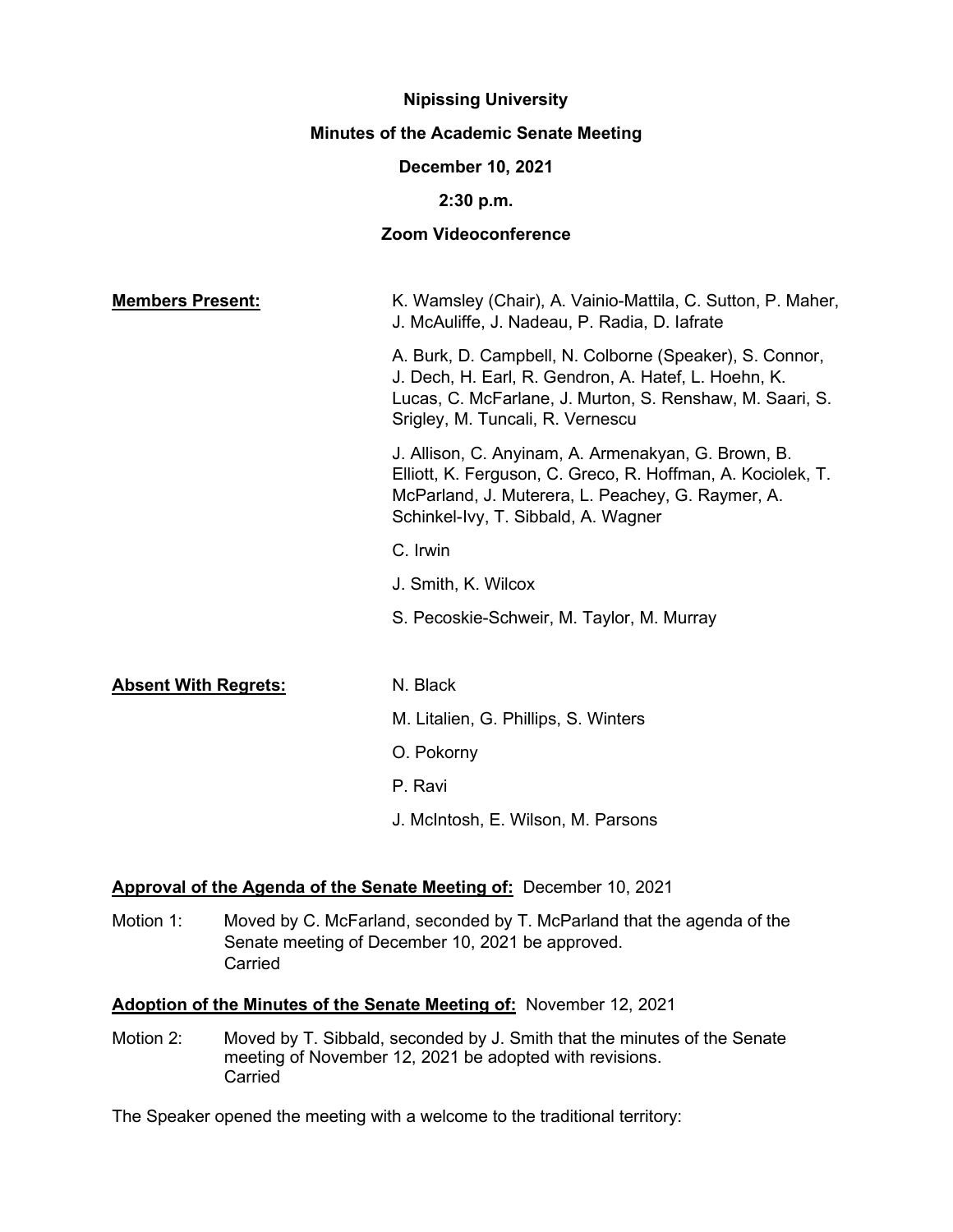As we begin this Nipissing University Senate meeting, I would like to acknowledge that we are in the territory of the Robinson-Huron Treaty of 1850 and that the land on which we gather is the Nipissing First Nation Traditional Territory and the traditional territory of the Anishnabek. We respect and are grateful to hold this event on these lands with all our relatives.

# **Business Arising From the Minutes**

Following a request that the breakdown of the specific number of student enrolment increases spoken to by the Provost and the Registrar at the November 12, 2021 Senate meeting be recorded in the Senate minutes, the minutes will be revised to include this information.

# **Reading and Disposing of Communications**

None

# **Reports From Other Bodies**

The President spoke to a number of topics including the pandemic, moving towards more in person meetings in the new year and a gradual opening following public health regulations. He reported that information has not yet been received from the Ministry regarding the November meeting to discuss funding. Senate will be advised when information is received.

The President was pleased to report on this year's Day of Giving. He thanked the Advancement Department for providing their ideas and communications. He advised that last year \$2300 was raised. This year the Advancement team set a target of \$4000, with a call and challenge put out to our alumni. Donations were received from 27 donors who had never donated to the University before. Generous donations were received from alumni, faculty, and staff members, as well as from our students. The President expressed his gratitude to everyone who participated either by donating or helping spread the word about the importance of student scholarships and bursaries. Together, over \$18,000 was raised to support our students. Congratulations everyone and thank you for your generosity!

The President advised that an email invitation will be sent out later this afternoon to staff and faculty to bring your families and pets to join us for a luminary walk and bonfire on Sunday, December 19. Hot chocolate and cookies will be provided. This will be a wonderful opportunity to meet in person and celebrate the season and our campus.

The President extended holiday greeting to all Senators. He also expressed his gratitude to Senators, faculty, and staff members for their hard work in very challenging circumstances through another pandemic season. Have a wonderful holiday, get some rest, and recharge.

In response to a request regarding the creation of an accessible and secure donation link on our website to continue this fund-raising initiative, the President advised that this was a great idea and would be investigated further.

The Manager of Digital Marketing, Jade Nighbor, provided the following link to the Faculty and Staff Giving Enrolment Form: https://www.nipissingu.ca/giving/faculty-staff-giving

The Provost and Vice-President Academic and Research provided a report. Highlights of the report included an application update, the Youth in Care tuition waiver program, new program development, Quality Assurance update, links to workshops held by the Teaching Hub, links to Virtual Learning Systems projects and student mental health supports. The report is attached to the minutes.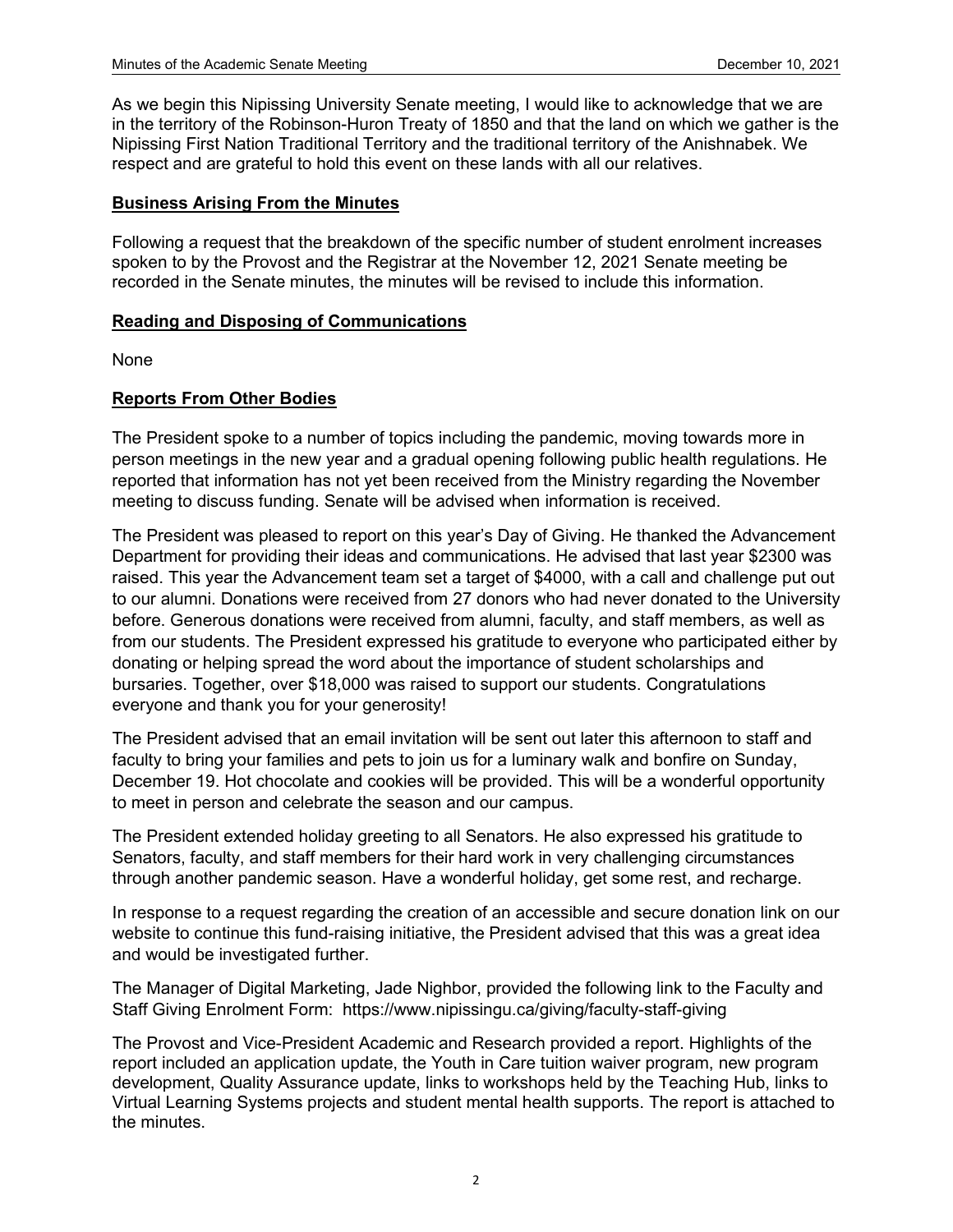The Provost expressed her gratitude for this past year, and thanked Senators, faculty, and staff members for all the work that has been done. Have a joyous and restful holiday season.

In follow up to the Provost's report regarding a recommended book on avoiding systemic barriers around diversity, equity and inclusion, a question regarding the email announcement sent to students advising that unvaccinated students would be de-registered from on campus courses and removed from Blackboard was raised. Could online and individualized study options be considered as more accessible opportunities for students? As well, could the language be reframed to make it more supportive, and the narrative shifted to include a response on mental health?

The Provost advised that we are following the vaccination policy for students attending on campus courses. We have only a few areas that require student onsite presence in the winter term except for nursing. If students have not sought an exemption and remain unvaccinated, they cannot come on campus and cannot be accommodated. We have tried to figure out ways of accommodating our students. If courses have an online option, students will not be deregistered. The Registrar also advised that de-registering students is a last option. The Registrar's Office is working closely with students to find alternate options.

A comment was made that the vast majority of people in society are in favour of being vaccinated and wish to be in a safe environment. The anti-vaxing perspective should not equate to equity, diversity, inclusion, or mental health. This is a choice, and we have a system in place now that allows students to take courses online. We don't want to confound an anti-vax petition with mental health or EI issues.

For clarification, it was noted that this was not an anti-vax statement, simply a comment around systemic barriers that have been put in place for students and how we might try to avoid them.

It was noted that NUSU supports the universities' decision that unvaccinated students, by choice and not for health and religious reasons, should not be permitted on campus. Unvaccinated students are encouraged to request a letter of permission to take a virtual course at another institution if a course is not available. A concern was expressed that information about what would happen to students if they were de-registered from classes was difficult to find. A request was made that important communication emailed to students about accommodations be sent out earlier and not on the first day of exam period. In response to a question as to whether communication was sent to fall and winter students, the Registrar clarified that communication was sent to students registered in fall and winter courses.

The Vice-President Finance and Administration extended greetings for a restful holiday break.

The Senate representative on the Board of Governors, Judy Smith, congratulated all those involved in Giving Tuesday. On behalf of the Board, she expressed best wishes for a restful and well-deserved holiday. A report is attached to the minutes.

The Alumni Advisory Board representative, Erika Lougheed, provided a report. The report is attached to the minutes.

The Council of Ontario Universities Academic Colleague, Dr. Darren Campbell, provided several documents shared from the COU. Highlights included reports from previous meetings, a sampling of experiences and issues, shared expectations, and decolonization. The documents were included in the Senate agenda.

The NUSU VP Advocacy and Awareness, Sarah Pecoskie-Schweir, provided a report. The report is attached to the minutes.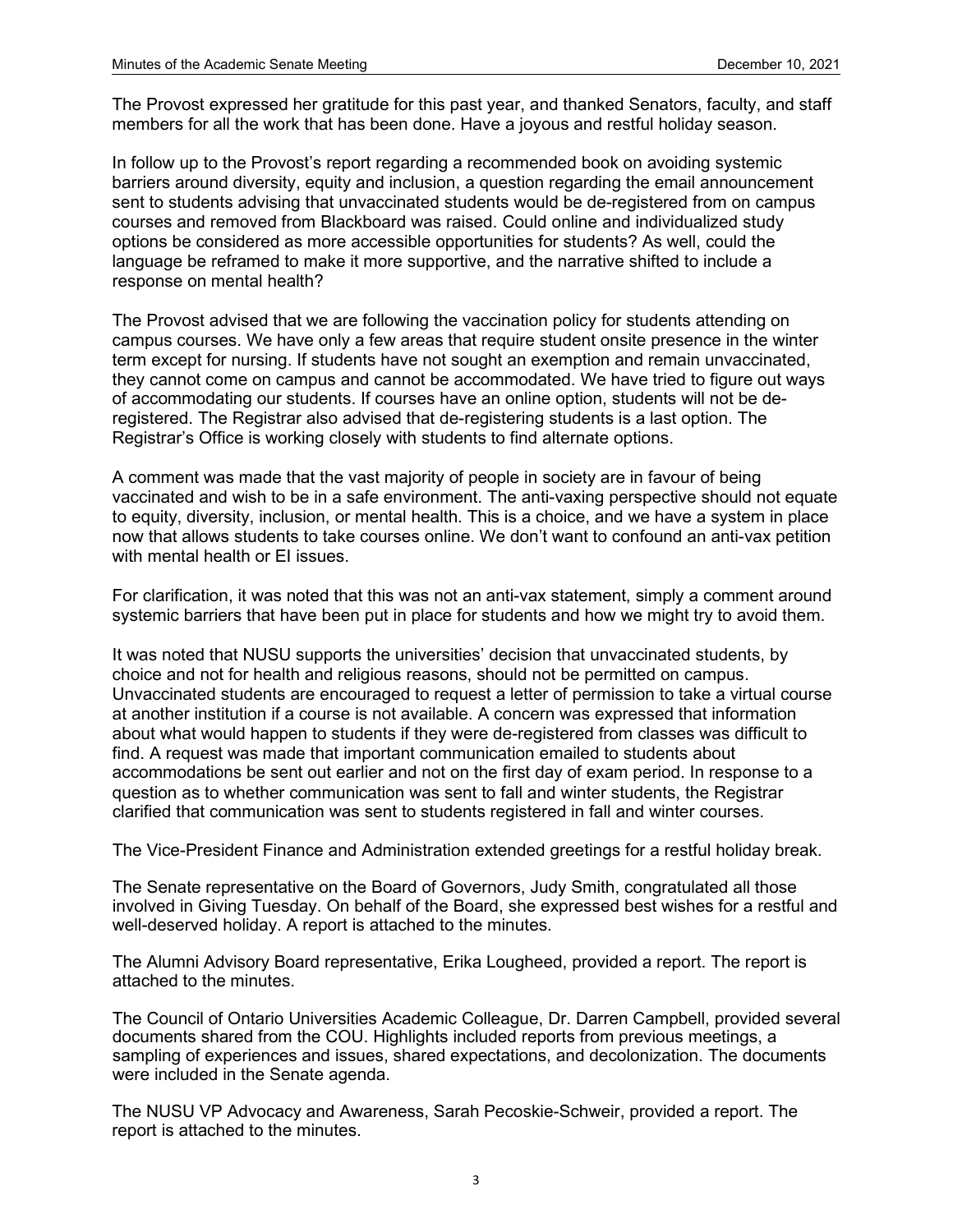# **Question Period**

A discussion was held as to whether an academic bullying policy should be developed within the academic side of our bicameral system. It was noted that a harassment policy currently exists in our Board of Governors policies and a respectful workplace policy exists in our Human Resources policies. We don't normally duplicate a policy or have two parallel policies in place. It was initially suggested that this matter be referred to the Teaching and Learning Committee.

Moved by R. Vernescu, seconded by M. Saari that an academic bullying policy be discussed devised and developed, within the framework of the Teaching and Learning Committee.

As a possible alternative, it was suggested that the Senate representatives to the Board of Governors inquire to the status of the policy and ask the Board if they feel that this matter should belong to the Joint Committee. Following discussion, it was agreed that this matter be referred to the Joint Board/Senate Committee on Governance to determine where this policy should rest. Once determined, the Joint Committee will respond to Senate and the matter will be referred to the appropriate Senate committee.

The mover and seconder agreed to the following friendly amendment: Moved by A. Vainio-Mattila, seconded by P. Maher that an academic bullying policy be discussed devised and developed, within the framework of the Joint Board/Senate Committee on Governance. Carried

In response to a question regarding whether the operating hours of the Library will be extended for the winter semester, the Provost advised that it depends on status of the pandemic in January. The goal is to hire more people to work in the evenings and on weekends and extend the hours in the new year.

In follow up to a letter sent to the Board of Governors in May 2021 regarding the change from Board of Governors' meetings being held via Zoom link to a one-way live feed broadcast, it was noted that a formal response to the letter has not yet been received. As 30 other faculty members also signed the letter expressing concerns for transparency, could an update be provided to advise if any progress has been made? The President advised that the transition over this period and the pandemic has resulted in a lack of response. The intent of the letter has been brought to the Board, and the letter has been turned over to the Joint Board/Senate Committee on Governance. The Joint Committee discussed at length the importance of people being recognized and the possibility of asking questions at Board meetings and will be turned back to the Board Committee on Monday to provide solutions. In follow up, it was noted that the spirit of the letter and the concerns that those who signed it are not so much about asking a lot of questions of the Board, but to be present and be seen and be a part of the meeting process.

# **Reports of Standing Committees and Faculty or University Councils**

# **Senate Executive Committee**

Motion 3: Moved by K. Wamsley, seconded by C. McFarlane that the Report of the Senate Executive Committee dated December 2, 2021 be received. **Carried**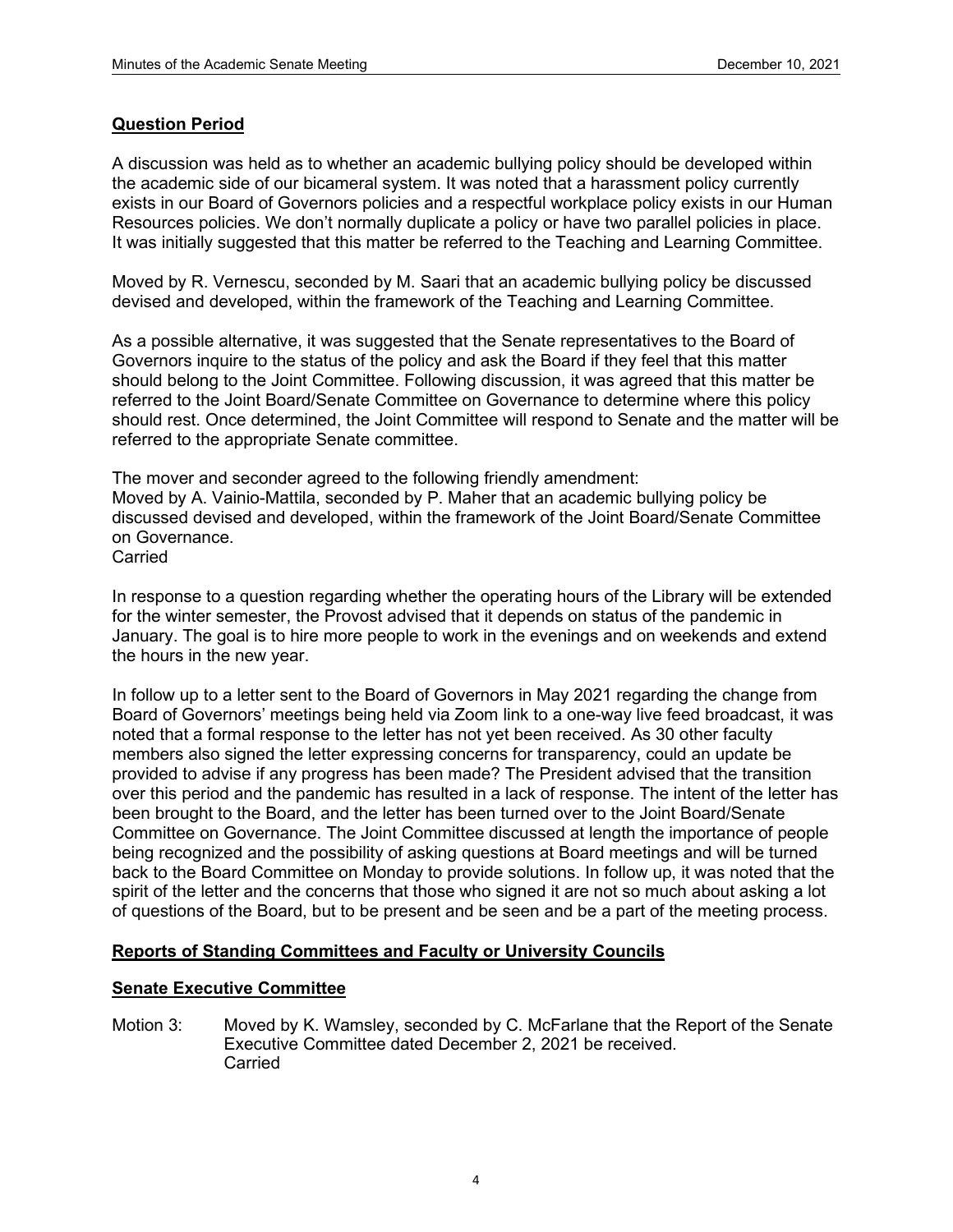## **Academic Curriculum Committee**

Motion 4: Moved by A. Vainio-Mattila, seconded by C. McFarland that the Report of the Academic Curriculum Committee dated November 18, 2021 be received. Carried

## **Faculty of Arts and Science**

It was noted that discussions have been held at Academic Curriculum Committee meetings about what determines substantive and non-substantive motions. The Dean of Arts and Science clarified that the ACC has the power to choose to decide if the information received is substantive or non-substantive. Does Senate also have the power to decide if the information received is substantive or non-substantive? The Provost clarified that information submitted in Senate as non-substantive can be changed to become substantive if there are questions. The general guidelines are included in Quality Assurance Protocol. The most fundamental guideline is whether the learning outcomes are being changed.

## **Philosophy**

## **Non-Substantive:**

That the prerequisites for **PHIL-2306 "The Pre-Socratics and Plato", and PHIL-2307 "Aristotle and the Schools"**, be removed.

- 1) PHIL-2306 The Pre-Socratics and Plato **Current Prerequisite**: either PHIL-1116 or PHIL-1117 New Prerequisite: None
- 2) PHIL-2307 Aristotle and the Schools **Current Prerequisite**: either PHIL-1116 or PHIL-1117 New Prerequisite: None

## **Rationale**:

None of our other 2000-level courses have prerequisites, and many of them are popular elective choices for students in other programs. The proposed change thus brings PHIL 2306 and PHIL 2307 in line with PHIL 2246, PHIL 2506, PHIL 2507, PHIL 2526, PHIL 2706, PHIL 2716, and PHIL 2717.

## **Non-Substantive:**

That the prerequisites for **PHIL**-**3336, PHIL-3337, PHIL-3467, PHIL-3616, PHIL-3706, PHIL-3707, PHIL-3756** be changed as outlined below, to any "3 credits in Philosophy".

## **Current Prerequisites:**

- 1) PHIL-3336 Reason and Experience –,"6 credits of 1000-level Philosophy"
- 2) PHIL-3337 Idealism and Its Critics "6 credits of 1000-level Philosophy
- 3) PHIL-3476 Existentialism I "PHIL-1116 and PHIL-1117"
- 4) PHIL-3616 Philosophy of Religion "PHIL-1116 and PHIL-1117"
- 5) PHIL-3706 Eastern Philosophy I "PHIL-1116 and PHIL-1117"
- 6) PHIL-3707 Eastern Philosophy II "PHIL-1116 and PHIL-1117"
- 7) PHIL-3756 Special Topic in Social and Political Philosophy– "PHIL-1116 and PHIL-1117"

**New Prerequisite** for all of the above: Any 3 credits in Philosophy

## **Rationale**:

Many students who now enroll in PHIL courses do so for the first time in one of our 2000-level courses, rather than in one of the Introductory, 1000-level courses, and they often do so in their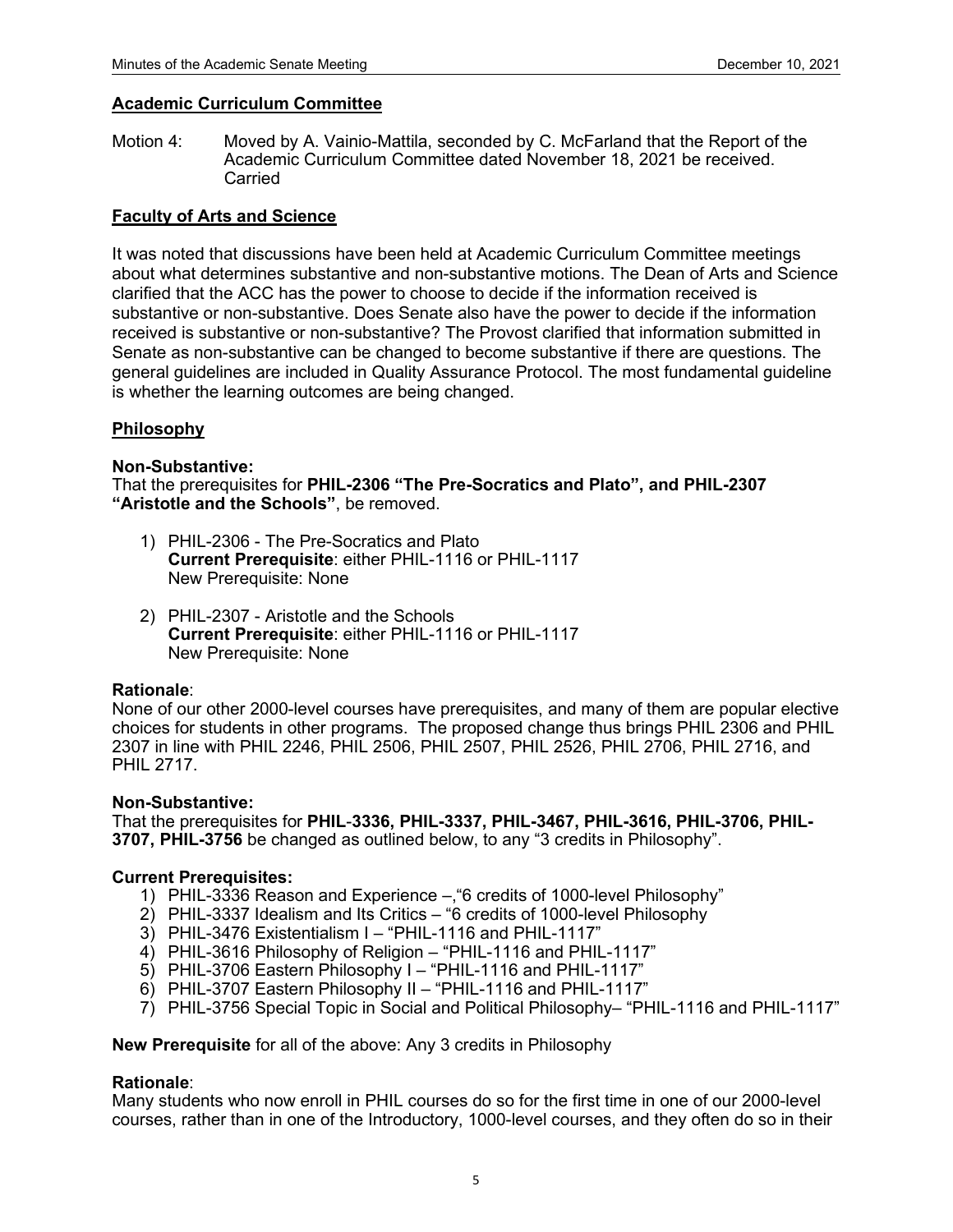second year of study. Such students then find it difficult to continue to take additional PHIL courses, whether as part of a Minor, a Major, or as an elective, because of the current prerequisite structure, which requires them to go back, often in their third year, and take a 1000 level course. Our 3000-level PHIL courses often have low enrollments, as a result. Students in 3000-level courses will ideally have some familiarity with philosophical approaches; but there is no reason to require a particular PHIL course as the source of that familiarity. The proposed changes reflect this, as well as eliminating some inconsistencies in the current prerequisite language.

## **Non-Substantive:**

That the prerequisites for **PHIL-4206 "Seminar in Philosophy"** and **PHIL-4207 "Seminar in Philosophy"**, be changed as outlined below, to "12 credits in Philosophy"

## **Current Prerequisites:**

- 1) PHIL-4206 PHIL-2305, 3336 and 3337
- 2) PHIL-4207 PHIL-2305, 3336 and 3337

**New Prerequisite** for PHIL-4206 and PHIL-4207: 12 credits in Philosophy

## **Rationale**:

There is no justification for the current discrepancy in the prerequisites for our 4000-level seminars (PHIL 4217 and PHIL 4217 list "restricted to  $4<sup>th</sup>$  year students in an honours program"), and PHIL 2305 is no longer offered at all; thus some change is needed. As a result of enrollment issues, we have also initiated a plan to cycle the seminars, offering just one (3 credits) per year; this requires that  $3<sup>rd</sup>$  year honours students take a seminar in their  $3<sup>rd</sup>$  year, which some of our current prerequisites do not allow. The Program changes described below will also require that Majors and Specializations in PHIL have access to the seminars. The new prerequisite structure accommodates these changes.

## **Non-Substantive:**

That **PHIL-4216 "Seminar in Philosophy** and **PHIL-4217 "Seminar in Philosophy"** be banked.

## **Rationale***:*

We were wrongly informed when we introduced these courses that students who had taken an honours seminar could only do so again under a different code. Since that it is not the case, provided the topic has changed, these additional 4000-level seminars are unnecessary.

- Motion 5: Moved by A. Vainio-Mattila, seconded by K. Lucas that Senate approve that the degree requirements for a Specialization in Philosophy be changed, as outlined in the attached supporting documentation. **Carried**
- Motion 6: Moved by A. Vainio-Mattila, seconded by P. Radia that Senate approve that the degree requirements for a Major in Philosophy be changed, as outlined in the attached supporting documentation.

## **Rationale:**

As noted earlier, many of the students who decide to take some form of PHIL degree especially one short of the honours major—do so only after taking a PHIL elective course, often in their second year. The requirement for 6 credits at the 1000-level thus presents a difficulty for them, often requiring them to go back in their 3<sup>rd</sup> year to take two 1000-level required courses. The proposed changes will at least lessen that difficulty by requiring 3 credits, instead of 6 credits. In its place, requiring participation in the 4000-level seminar will bolster enrollment in that course, but is also typical of other Philosophy programs: it is unusual to be able to satisfy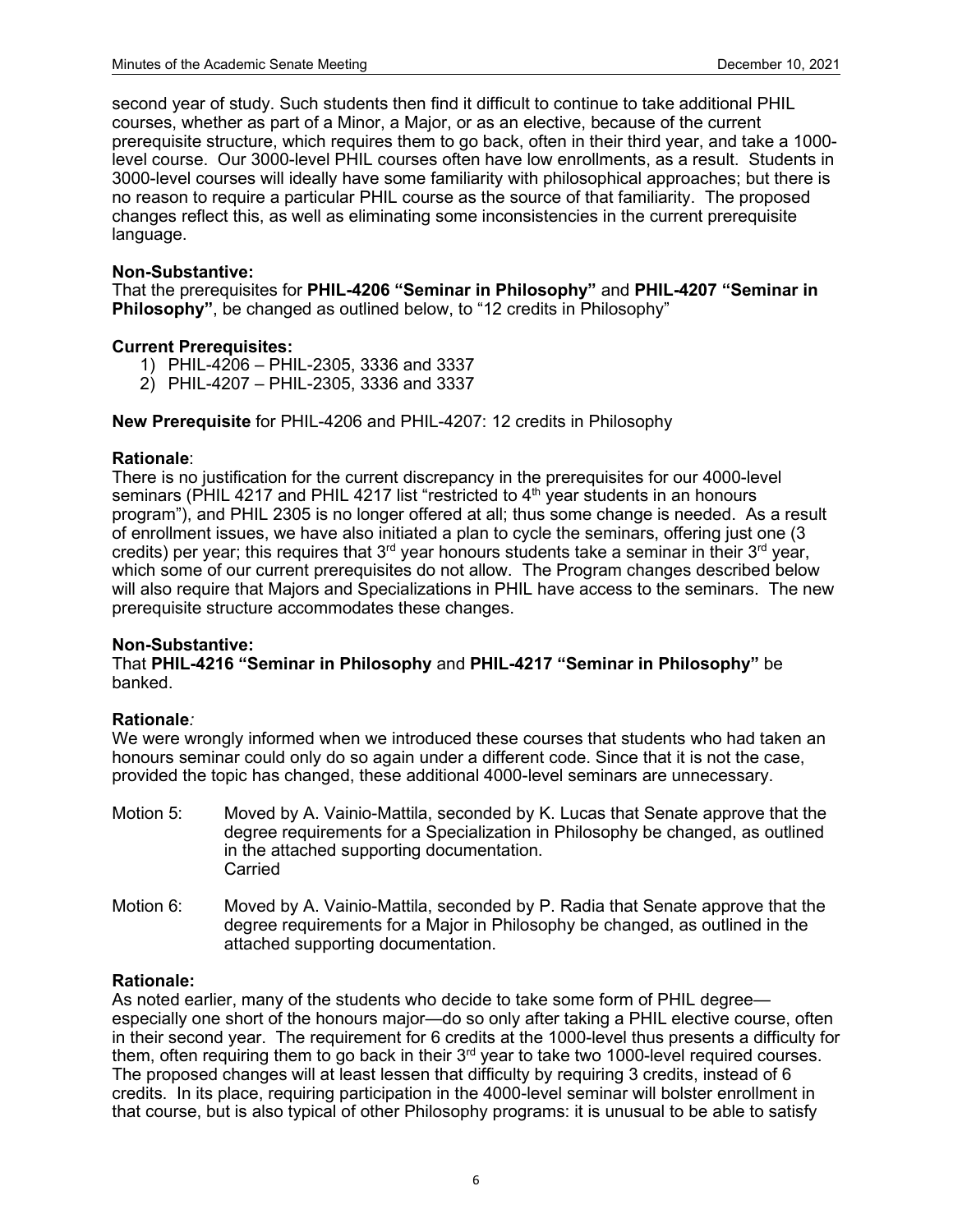the requirements for a double-major, including Philosophy, without taking any 4000-level courses. The proposed changes will rectify this. Carried

Motion 7: Moved by A. Vainio-Mattila, seconded by C. McFarland that Senate approve that the degree requirements for a Minor in Philosophy be changed, as outlined in the attached supporting documentation.

## **Rationale**:

There is no specific rationale for requiring both PHIL 2306 and PHIL 2307 as part of the Minor. Those courses cover important historical periods, but so do PHIL 3336 and PHIL 3337. The move to require either PHIL 2306 or PHIL 2307 will make the Minor program somewhat more flexible for students looking to pursue other interests within Philosophy. Carried

## **Gender Equality and Social Justice**

Motion 8: Moved by A. Vainio-Mattila, seconded by S. Renshaw that Senate approve that the 3-credit course **GEND-3106 "Race and Gender in Popular Culture"** be added to the calendar as outlined in the attached supporting documentation.

## **Rationale:**

This course provides a focused discussion of intersectional critical race issues as they appear in popular culture. While these are issues embedded in and across the curriculum in GESJ, there is a need for increasing our course offerings which focus primarily on race issues. Carried

Motion 9: Moved by A. Vainio-Mattila, seconded by S. Renshaw that Senate approve that the existing course **GEND-3236 "Memory and Violence"**, be cross-listed with History as outlined in the attached supporting documentation.

## **Rationale:**

The course deals with public violence, often in a historical context and including things like state violence both in a historical context - think here of the Holocaust and various other wars - as well as in contemporary contexts.

Carried

# **English Studies**

Motion 10: Moved by A. Vainio-Mattila, seconded by P. Radia that Senate approve that the program requirements for the Honours Specialization in English Studies be changed as outlined in the attached supporting documentation.

## **Rationale:**

The discipline of English Studies has deemphasized British literary history. We are revising our requirements to align with wider disciplinary shifts and to meet the needs and interests of our students.

Carried

Motion 11: Moved by A. Vainio-Mattila, seconded by P. Radia that Senate approve that **ENGL-2006: British Literature Before 1800** be added to the ENGL Literary History Group I list for the Major, Specialization, and Honours Specialization in English Studies as outlined in the attached supporting documentation.

# **Rationale:**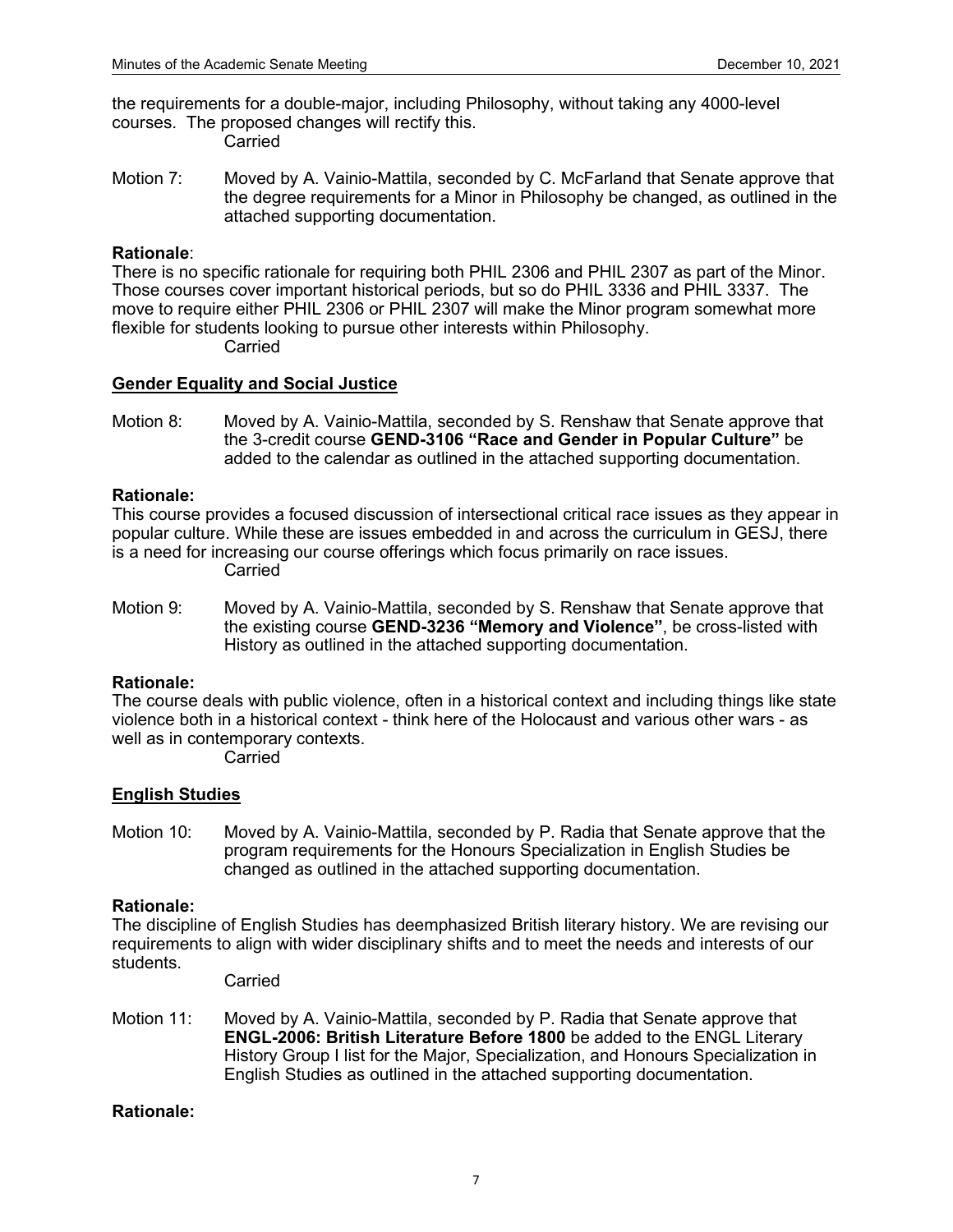When ENGL 2006 was a required course, it was not part of English's Literary History Groups. Literary History Group I concentrates on early literary history and texts and ENGL 2006 is an appropriate fit for that group. Adding ENGL 2006 to Group I increases choice and flexibility for students.

## Carried

#### **Non-Substantive:**

That the prerequisites for 2000 level ENGL courses (excluding 1-credit courses and those that cannot be counted toward a program in English Studies) be changed as outlined below.

#### **New prerequisite**:

Three credits of 1000 level ENGL (excluding ENGL 1501, ENGL 1502) or any 18 credits completed (excluding ENGL 1501, ENGL 1502, ENGL 2001, ENGL 2011).

#### **Old Prerequisite:**

Three credits of 1000 level ENGL (excluding ENGL1501 and ENGL 1502).

**Rationale:** This change opens up additional pathways into our 2000-level courses and increases flexibility for students.

#### **Non-Substantive:**

That the prerequisites for **ENGL-2207 "Gender, Literature, and Culture"** be changed as outlined below.

#### **Old Prerequisite**:

Three credits of 100 Level ENGL (excluding ENGL 1551 and ENGL 1552) or six credits of 1000 level GEND.

#### **New Prerequisite**:

Three credits of 1000 level ENGL or any 18 credits completed (excluding ENGL 1551 and ENGL 1552).

## **Rationale:**

This change opens up additional pathways into the course. The Departmental Curriculum Approval Form is included in the attached supporting documentation.

#### **Non-Substantive:**

That the prerequisites for 3000 level ENGL courses (excluding ENGL-3516 and ENGL-3517) be changed as outlined below.

## **New prerequisite**:

Six credits of 2000 level ENGL (excluding ENGL 2001, ENGL 2011) or any 45 credits completed (excluding ENGL 1501, ENGL 1502, ENGL 2001, ENGL 2011). **Old Prerequisite:** Six credits of 2000 level ENGL (excluding ENGL 2001 and ENGL 2011)

#### **Rationale:**

This change responds to our recent IQAP review. It opens up additional pathways into our 3000 level courses and increases flexibility for students.

## **Current 3000 level courses affected:**

ENGL 3036: Topics in Media Studies ENGL 3047: Topics in Digital Culture ENGL 3056: Topics in Canadian Literature ENGL 3066: Get Smart: Strategies for Understanding Culture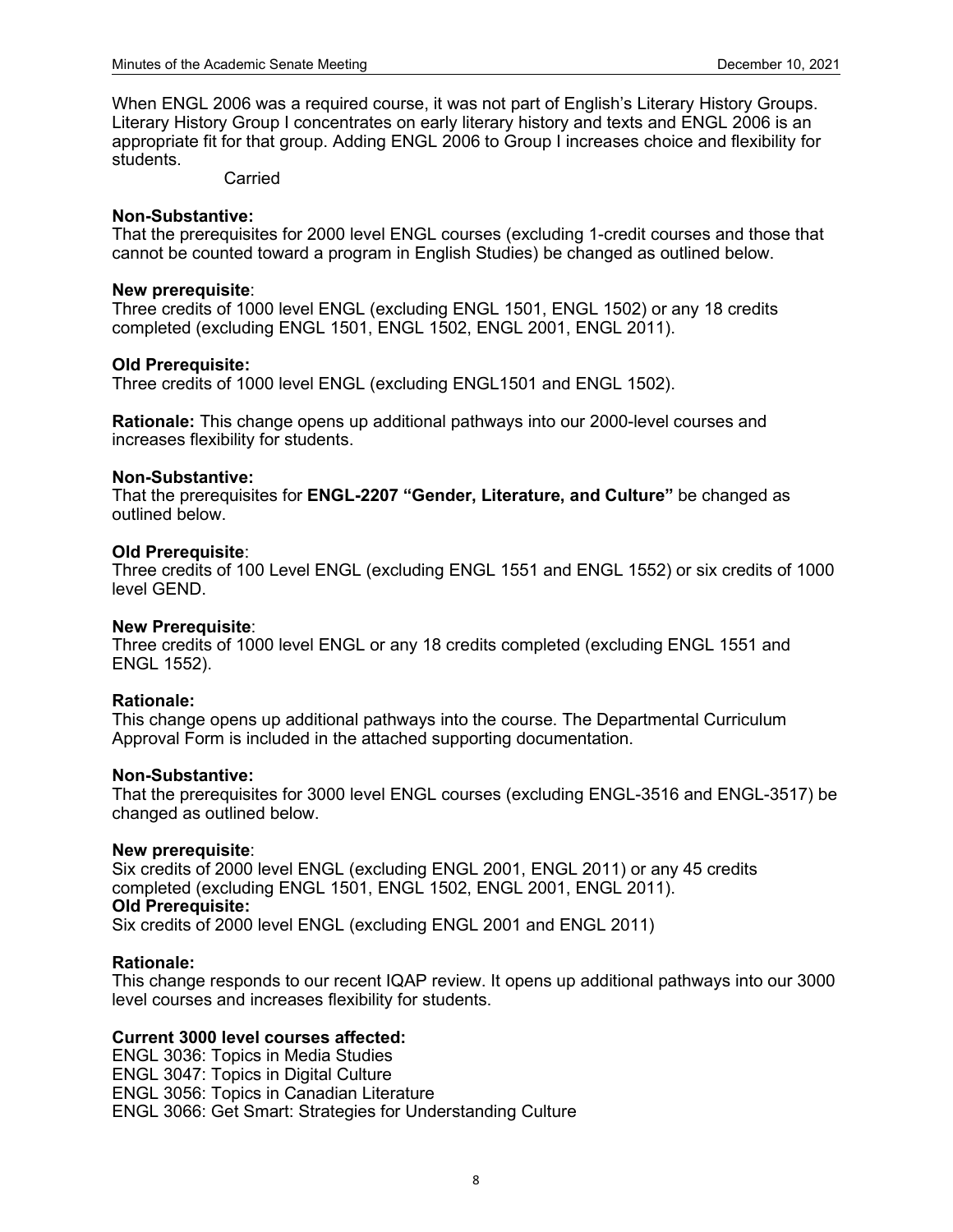ENGL 3093: Bawdy Politics: Writing the Restoration

- ENGL 3097: Vice and Folly; The Age of Satire, 1660-1730
- ENGL 3126: Writing for Mass Media
- ENGL 3127: Writing for Digital Media
- ENGL 3146: Topics in Postcolonial Literature
- ENGL 3176: Falling Apart: British Literature 1900-1950
- ENGL 3177: Contemporary British Literature
- ENGL 3196: Dangerous Liaisons: The 18-Century Novel
- ENGL 3217: Topics in Literature, Culture, and Sexuality
- ENGL 3246: Desire and Identity in Early Modern Literature
- ENGL 3247: Transgressing Boundaries in Early Modern Literature
- ENGL 3276: Indigenous Literatures on North America
- ENGL 3277: Topics in the Indigenous Literatures of North America
- ENGL 3346: The Romantics
- ENGL 3347: The Victorians
- ENGL 3486: Topics in Genre
- ENGL 3487: Topics in Poetic Genres
- ENGL 3496: Topics in Dramatic Genres
- ENGL 3497: Topics in Prose Genres
- ENGL 3606: Topics in Popular Culture
- ENGL 3617: Topics in Popular Fiction

#### **Non-Substantive:**

That the prerequisites for **ENGL-3516: Creative Writing Poetry** and **ENGL-3517: Creative Writing Prose** be changed as outlined below.

#### **New prerequisite**:

Three credits of 1000 level ENGL (excluding ENGL 1551 and ENGL 1552).

#### **Old prerequisite**:

Three credits of 1000 level ENGL (excluding ENGL 1551 and ENGL 1552). Students who register in this course are also required to submit for assessment a selective portfolio of their creative work or an essay demonstrating creative reasons for wishing to take the course to the Department Chair by the first week of January and approval to register in the course will be granted by mid-February.

#### **Rationale**:

Removing the portfolio requirement increases access to the course and serves the needs and interests of students.

## **Non-substantive:**

That the prerequisites for **ENGL-2001 "Sex, Death and Textuality"** and **ENGL-2011 "Short Stories: Snapshots of Life"** be changed as outlined below.

#### **New prerequisite**:

Any 15 credits.

## **Old Prerequisite:**

Any 18 credits.

#### **Rationale:**

We have offered these courses for over 5 years and are revising our prerequisite based on that experience.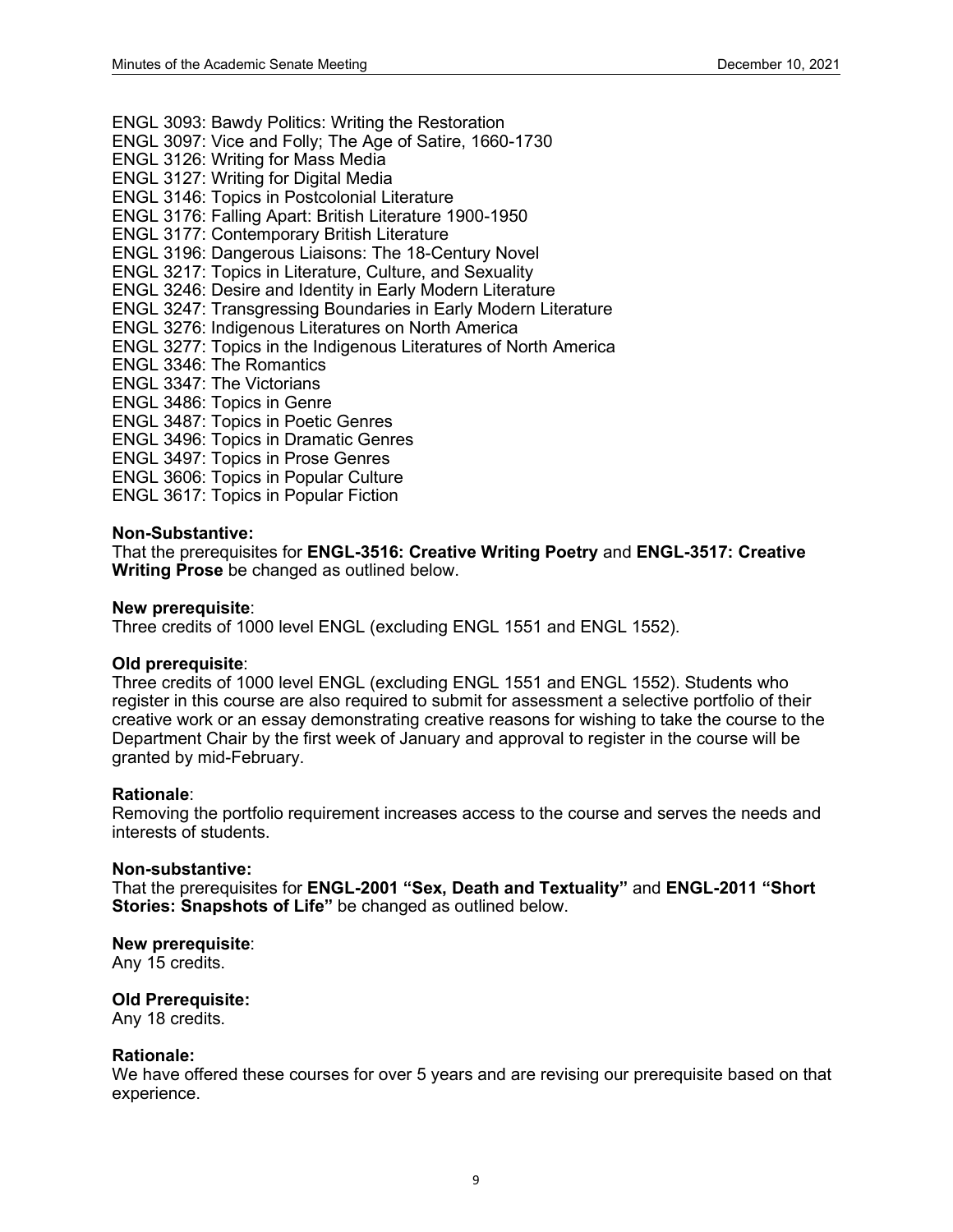#### **By-laws and Elections Committee**

Motion 12: Moved by T. Sibbald, seconded by M. Saari that the Report of the By-Laws and Elections Committee dated November 23, 2021 be received. Carried

## **Honorary Degrees Committee**

Motion 13: Moved by K. Wamsley, seconded by C. Anyinam that the Report of the Honorary Degrees Committee dated November 17, 2021 be received. Carried

#### **Joint Committee of the Board and Senate on Governance**

Motion 14: Moved by K. Wamsley, seconded by D. Campbell that the Report of the Joint Committee of the Board and Senate on Governance Committee dated November 1, 2021 be received. Carried

#### **Teaching and Learning Committee**

Motion 15: Moved by G. Raymer, seconded by C. McFarlane that the Report of the Teaching and Learning Committee dated October 13, 2021 be received. Carried

#### **Other Business**

None

## **Amendment of By-Laws**

• **Notice of Motion that Senate By-laws, Article 9.1 and 9.2 be amended as outlined below:**

Rationale:

The Registrar brought forward the following proposal to create a stand-alone Academic Appeals and Petitions Committee and a stand-alone Academic Awards Committee. In 2019, the Undergraduate Standing & Petitions Subcommittee, Undergraduate Services & Awards Subcommittee, Undergraduate Student Appeals Committee, Graduate Leave & Time Extensions Subcommittee, and the Graduate Standing & Petitions Subcommittee were condensed and combined into the Academic Awards, Appeals and Petitions Committee. The merging of these committees created a great deal of work for the faculty members on the committee and the academic awards being determined by faculty and students only, which has been identified as a gap by the members.

The Speaker advised that 9.1(a) (iii) & (iv) were included in the Senate agenda showing strikethrough. He requested that the strikethrough be removed, and that 9.1(a) (iii) & (iv) be included in the Notice of Motion. The following revisions were suggested (revisions in bold and strikethrough):

- 9.1 Academic Awards, Appeals and Petitions Committee
	- (a) *Ex Officio* Members:
		- (i) the Registrar, who shall be Chair;
		- (ii) **the NUSU VP Advocacy and Awareness, or designate;**
		- (ii) a Dean appointed by the PVPAR;
		- (iii) two (2) undergraduate student representatives, one elected from each Faculty by NUSU;
		- (iv) one (1) graduate student representative elected by NUSU.
			- (b) Members Elected by Senate, Faculty Council: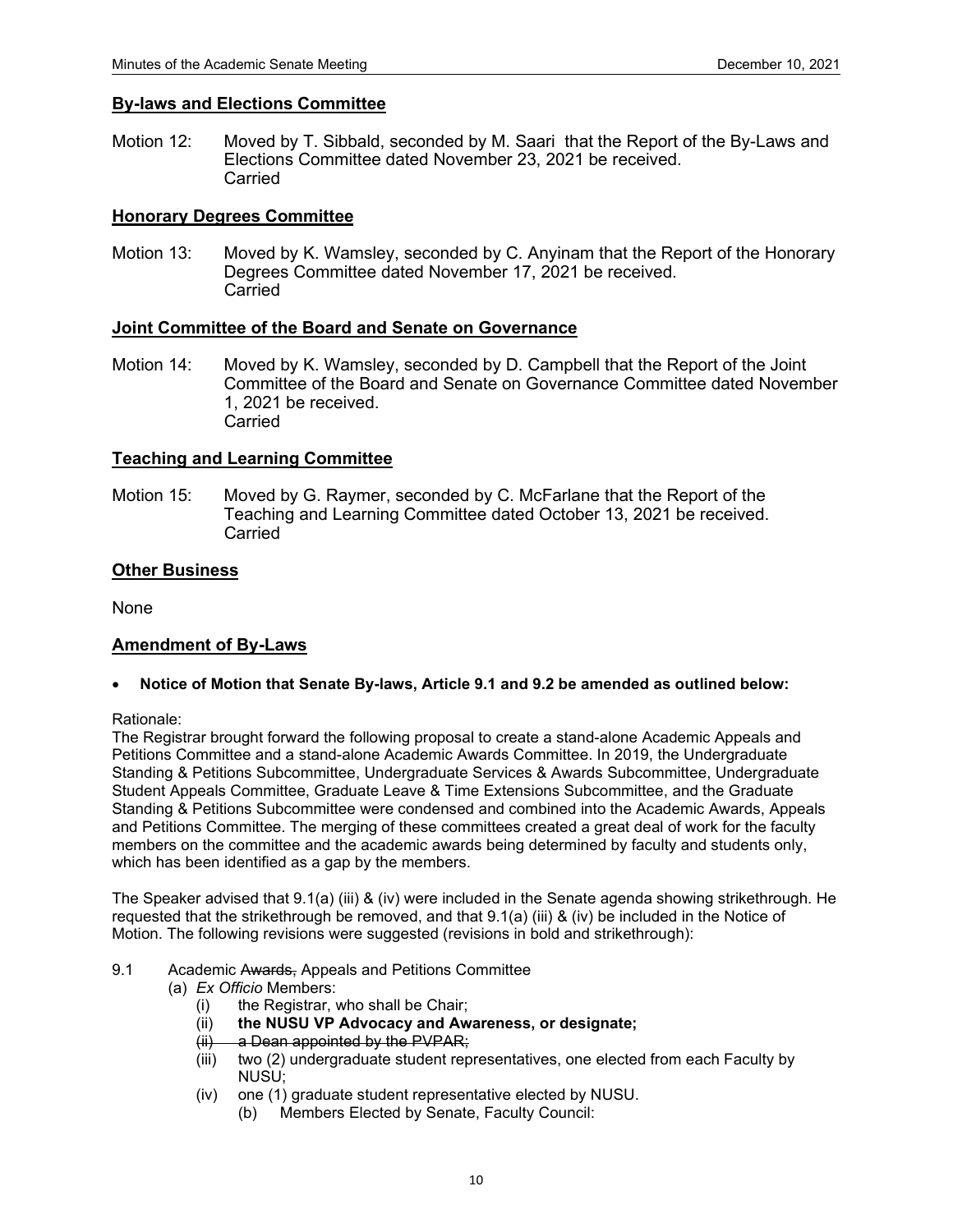- (i) four (4) Faculty Senators, **with at least one** from each Faculty, one of whom shall be elected by the Committee to serve as Vice-Chair;
- (ii) a member of the NUSU Executive;
- (ii) two (2) non-Senator Faculty; one elected from each Faculty;
- (c) Terms of Reference:
	- (i) to consider and rule on petitions and appeals by undergraduate and graduate students for exceptions to University academic regulations;
	- (ii) to consider and recommend undergraduate and graduate awards for those that require the committee review;
	- (ii) to convene appropriate ad hoc committees to ensure compliance with regulations and responsibilities respecting awards, appeals, and petitions;
	- (iii) to recommend to Senate, as deemed by the Chair in consultation with the Vice-Chair, revisions to academic regulations;
	- (iv) to deal with such other matters as may be assigned from time to time by Senate.

#### *New Committee:*

#### **9.2 Academic Awards Committee**

- **(a)** *Ex Officio* **Members:**
	- **(i) the Registrar, who shall be Chair;**
	- **(ii) the NUSU President, or designate from the NUSU Executive;**
	- **(iii) Student Senator;**
	- **(iv) the Assistant Vice-President, Students;**
	- **(v) the Director, Office of Indigenous Initiatives;**
	- **(vi) the Manager, Financial Aid and Financial Services, or designate;**
	- **(vii) the Manager, University Advancement.**
- **(b) Members Elected by Senate or Faculty Council:** 
	- **(i) two (2) Faculty Senators, one from each Faculty;**
	- **(ii) two (2) non-Senator Faculty; one elected from each Faculty.**
- **(c) Terms of Reference:**
	- **(i) to consider and recommend undergraduate and graduate awards for those that require the committee review;**
	- **(ii) to convene appropriate ad hoc committees to ensure compliance with regulations and responsibilities respecting awards;**
	- **(iii) to consider and rule on petitions by undergraduate and graduate students for exemptions to University academic scholarships and awards.**
- **Notice of Motion that Senate By-laws, Articles 9.1 and 9.2 be amended as outlined below:**

Rationale: As no language currently exists in the Senate By-laws to allow full-time instructor representatives and Librarian Senators to serve on Senate Standing Committees, the following language was suggested: (revisions in bold)

- 9.1 Academic Awards, Appeals and Petitions Committee
	- (b) Members Elected by Senate, Faculty Council:
		- (i) four (4) Faculty Senators, two from each Faculty, one of whom shall be elected by the Committee to serve as Vice-Chair;
- *To:*
- Academic Awards, Appeals and Petitions Committee
	- (b) Members Elected by Senate, Faculty Council:
		- (i) four (4) Faculty Senators, **with at least one (1)** from each Faculty, one of whom shall be elected by the Committee to serve as Vice-Chair;
- 9.2 Academic Curriculum Committee
	- (b) Members Elected by Senate, Faculty Council:
		- (i) four (4) faculty Senators\*, two from each Faculty elected by Senate;
- *To:*
- 9.2 Academic Curriculum Committee
	- (b) (i) four (4) faculty Senators\*, **with at least one (1)** from each Faculty elected by Senate;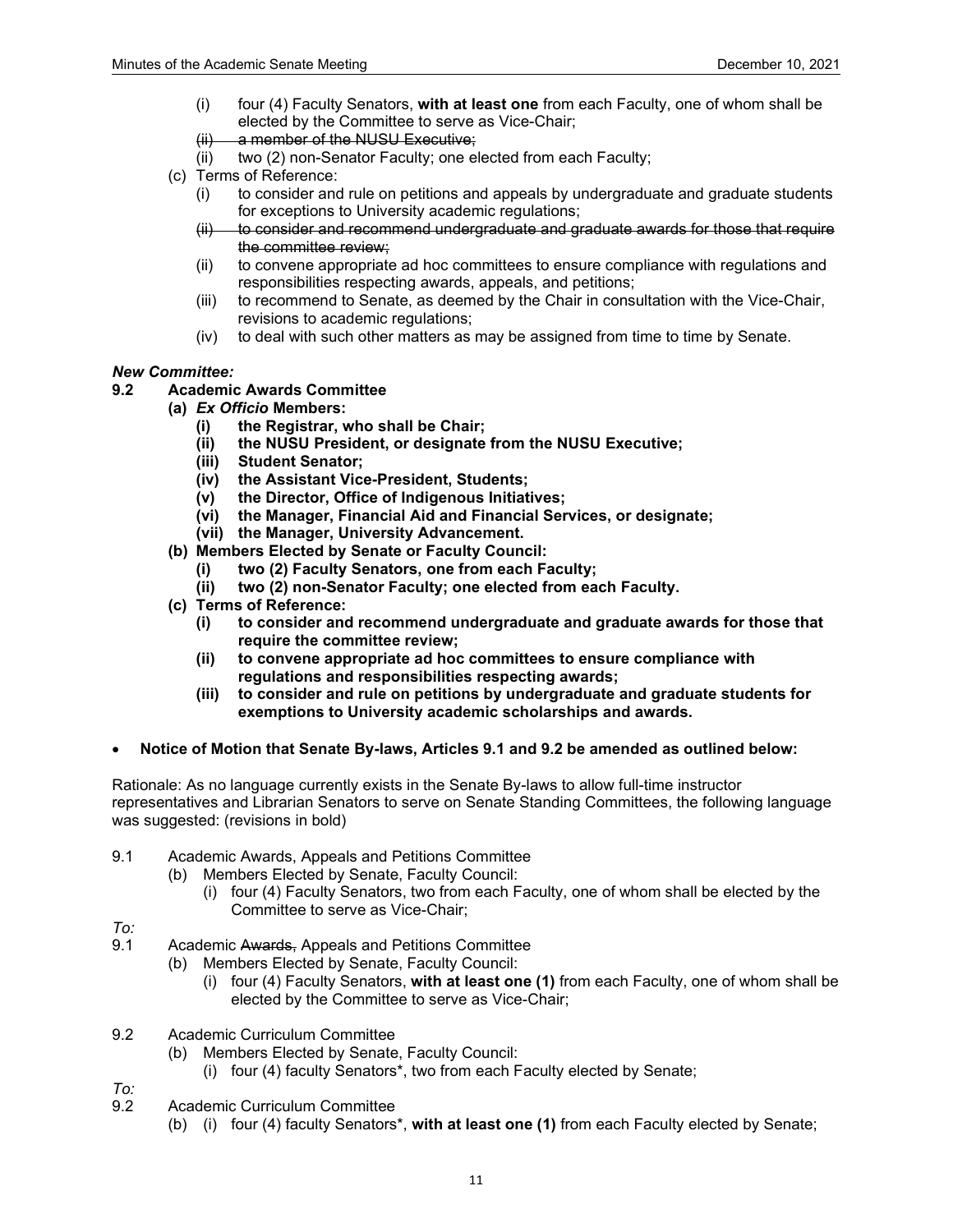- 9.10 Teaching and Learning Committee
	- (b) (i) four (4) Faculty Senators, two from each Faculty, one of whom shall be elected by the Committee to serve, on an annual basis, as Chair and one of whom shall be elected to serve as Vice-Chair;

- *To:* 9.10 Teaching and Learning Committee
	- (b) (i) four (4) Faculty Senators, **with at least one (1)** from each Faculty, one of whom shall be elected by the Committee to serve, on an annual basis, as Chair and one of whom shall be elected to serve as Vice-Chair;

#### **Elections**

- Elect one (1) EPS faculty Senate representative to serve on the By-laws and Elections Committee for a three-year term effective July 1, 2021 to June 30, 2024. *No nominations were received. The election will be included in the January 14, 2022 Senate Agenda.*
- Elect one (1) A&S *or* EPS faculty Senate representative to serve on the Senate Budget Advisory Committee for a three-year term effective July 1, 2021 to June 30, 2024. *No nominations were received. The election will be included in the January 14, 2022 Senate Agenda.*

#### **New Business**

Motion 16: Moved by K. Wamsley, seconded by D. Campbell that Senate move in camera. **Carried** Motion 17: Moved by K. Wamsley, seconded by C. McFarland that Senate approve that four names be added to the roster of potential Honorary Degree recipients. **Carried** Motion 17: Moved by K. Wamsley, seconded by J. Dech that Senate move out of camera. **Carried** 

#### **Announcements**

The Speaker acknowledged and thanked Senator Burk for her valuable service as an active member of Senate and wished her well in her future endeavours.

It was noted that the May 28, 2021 Senate Minutes are not available online. The Senate Secretary will ensure that the Minutes are posted.

## **Adjournment**

Senate was adjourned at 3:50 p.m.

K. B. Namsh

K. Wamsley (Chair $\sim$ 

Savoy Londriault

S. Landriault (Senate Secretary)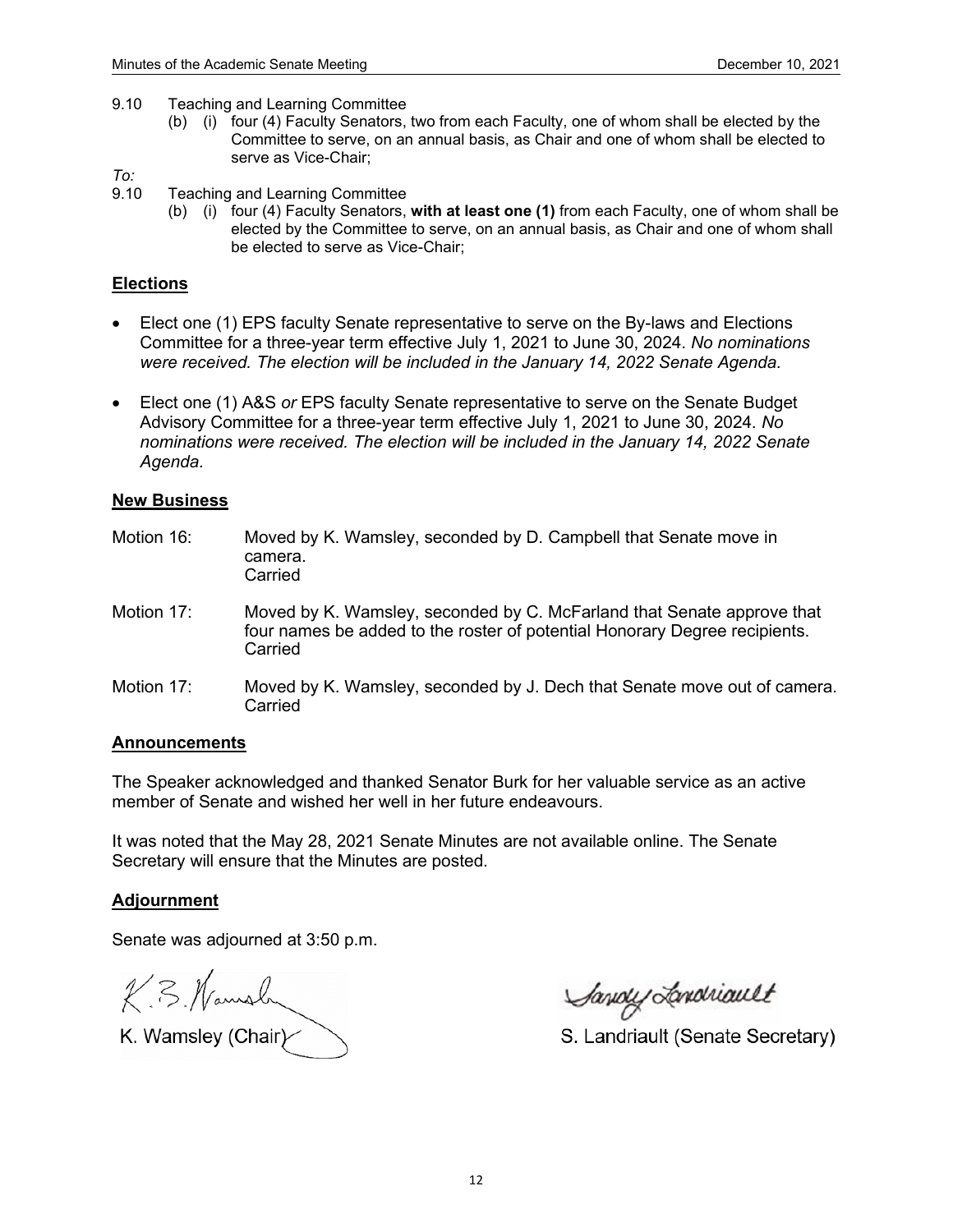## **Senate 10th December 2021**

Arja Vainio-Mattila, PVPAR

Applications

Our applications are up 8.8% from last year, this represents an increase across the board; in application types and areas. UG applications +13% BEd applications +3.8% GR applications +71%

101 applications +12.8% 105 applications +9% TEAS +4%

#### Youth in Care tuition waiver

A media release will be going out next week announcing Our Youth in Care tuition waiver program in partnership with Canadore College.

Ontario University Fair is schedules to go ahead in a hybrid format October 1st and 2nd 2022.

#### New program development:

Post-baccalaureate diplomas and certificates have been approved by the Ministry for funding of domestic students

- 1. BSc Environmental Science submitted to ACC
- 2. BA Environmental Studies to be submitted to the next ACC
- 3. ad hoc working groups on the following new program initiatives have been struck:
- 4. Liberal Arts and Science conversion to online
- 5. Post-Bac Diploma development: Enviro Studies and Science; Data Science/Analytics; Health
- 6. ad hoc working group: BSc in Health

Quality Assurance

GESJ, RLCT, SWLF IQAPs submitted to AQAPC Biology, Computer Science, and Mathematics are in progress

Nursing programs have received annual program review approval from the College of Nurses of Ontario (CNO)

## Teaching Hub

In the past month, we have run four workshops:

- *Wholism? Humour? Keys to Critical Thinking and Relationships*, with Dr. Pamela Toulouse
- *Cultivating Safer Spaces*, with a variety of panelists
- *Learner Empowerment & Engagement*, with a variety of panelists
- *COVID Fatigue and Burn Out*, with a variety of panelists

The latter 3 were recorded live and can be viewed on our [YouTube channel.](https://www.youtube.com/channel/UCawLcDd9clh27b1z55Gcawg/videos)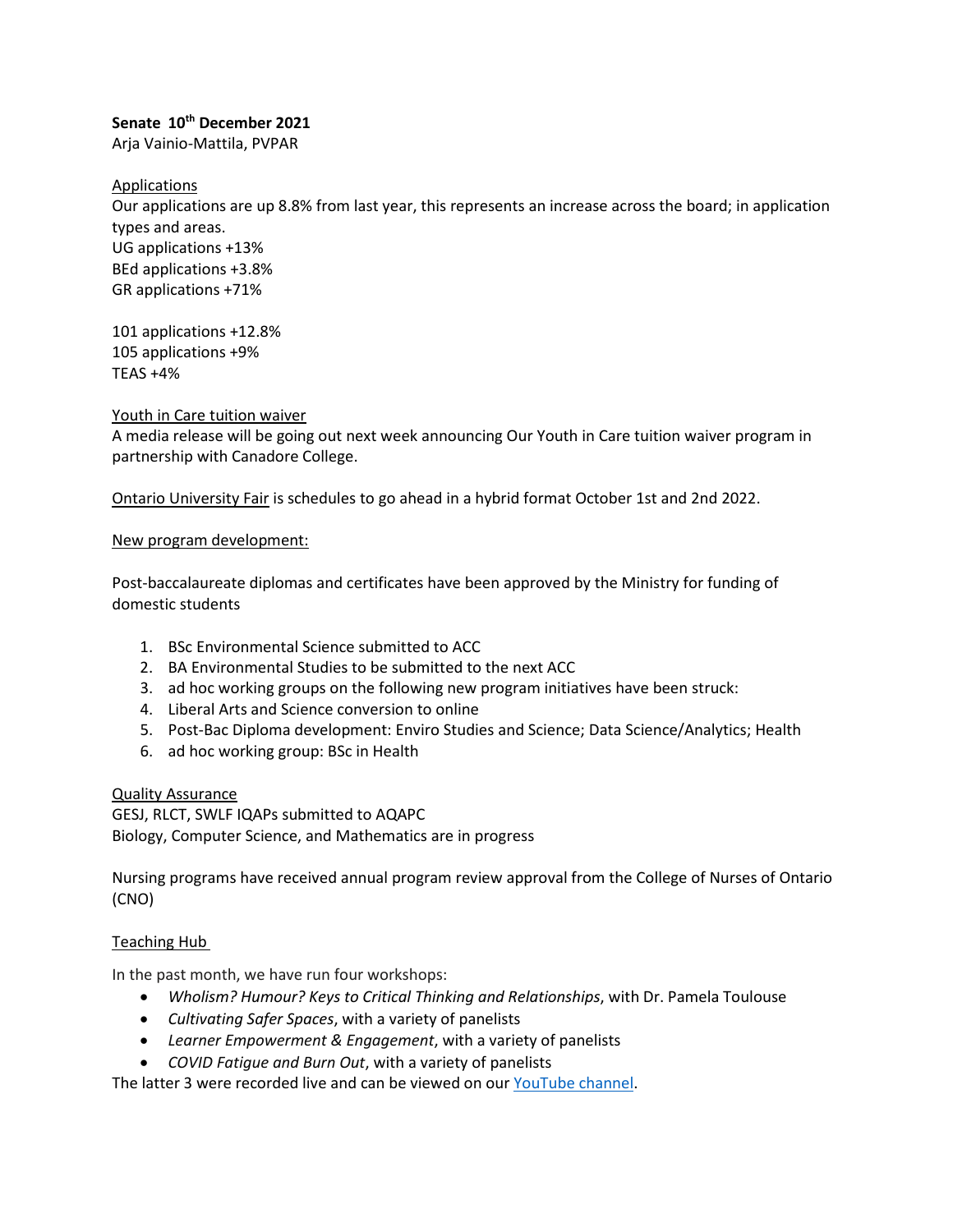The interim SOS was successfully rolled out in Fall courses (including those with start/end dates outside the regular schedule). Preliminary accounting suggests a response rate of 9%, on average. Please remember: we are still in a pandemic with stressful situations for many, and fully-digital surveys typically have a lower response rate, even with reminders, etc.

The Joint Committee on the Assessment of Teaching and Learning (JCATL) submitted their report to the Joint Committee on the Administration of the Agreement (JCAA) on Oct. 29<sup>th</sup>. Subsequently, the cochairs also made a presentation to the JCAA, via Zoom, on Dec. 2. Expect further follow up in a number of areas – particularly the Senate Teaching and Learning Committee and NUSU.

A number of our content-based VLS projects are progressing very well. A few examples of their deliverables are:

- For Humanizing Learning, check out our **opening video** to 8 weeks of critical conversations that occurred with many partners, follow #ONHumanLearn on Twitter or check out some early reflections posted by Laura Killam on her [personal blog](http://insights.nursekillam.com/reflect/now-what-unlearning/) and UWindsor participants through their [OOL blog.](https://uwinopenlearn.ca/blog/category/onhumanlearn/)
- For Liberated Learners, check out the [project trailer.](https://www.youtube.com/watch?v=2j6wl7x7ghQ)
- We have a number of Pressbooks being built and pilot tested on topics such as: Digital Humanities, Designing Quality Tech-enabled Learning Experiences, and Universal Design for Learning (UDL) for Inclusion, Diversity, Equity and Accessibility (IDEA). Please note that these are still "works in progress", but may be seen soon i[n eCampus Ontario's Open Library](https://ecampusontario.pressbooks.pub/)

The capacity supports provided by VLS funding (5 contract positions in the Teaching Hub and 5 Online Learning Partners) have also been well-utilized by the NU community over the past month.

NU had a strong presence at the annual eCampus Ontario TESS Symposium (Nov. 15-19). The theme was *Co-creating the Future* and there were 4 sessions led by NU-affiliated presenters, including one by our OLP student team.

Our 6<sup>th</sup> Professional Learning Committee wrapped up at the end of November. This PLC spoke to systemic barriers to equity, university access, etc. using the book *The Privileged Poor*, by Anthony Jack, as the centre piece.

## Student Mental Health Supports:

Over the course this semester we have launched three new Mental Health Support programs for students. MENtal Strength - focusing on the stigma around Men's Mental Health. We have hired a new Student Counsellor - BIPOC student support and just last week we have launched a new Peer Support Mental Health Drop-in program for students.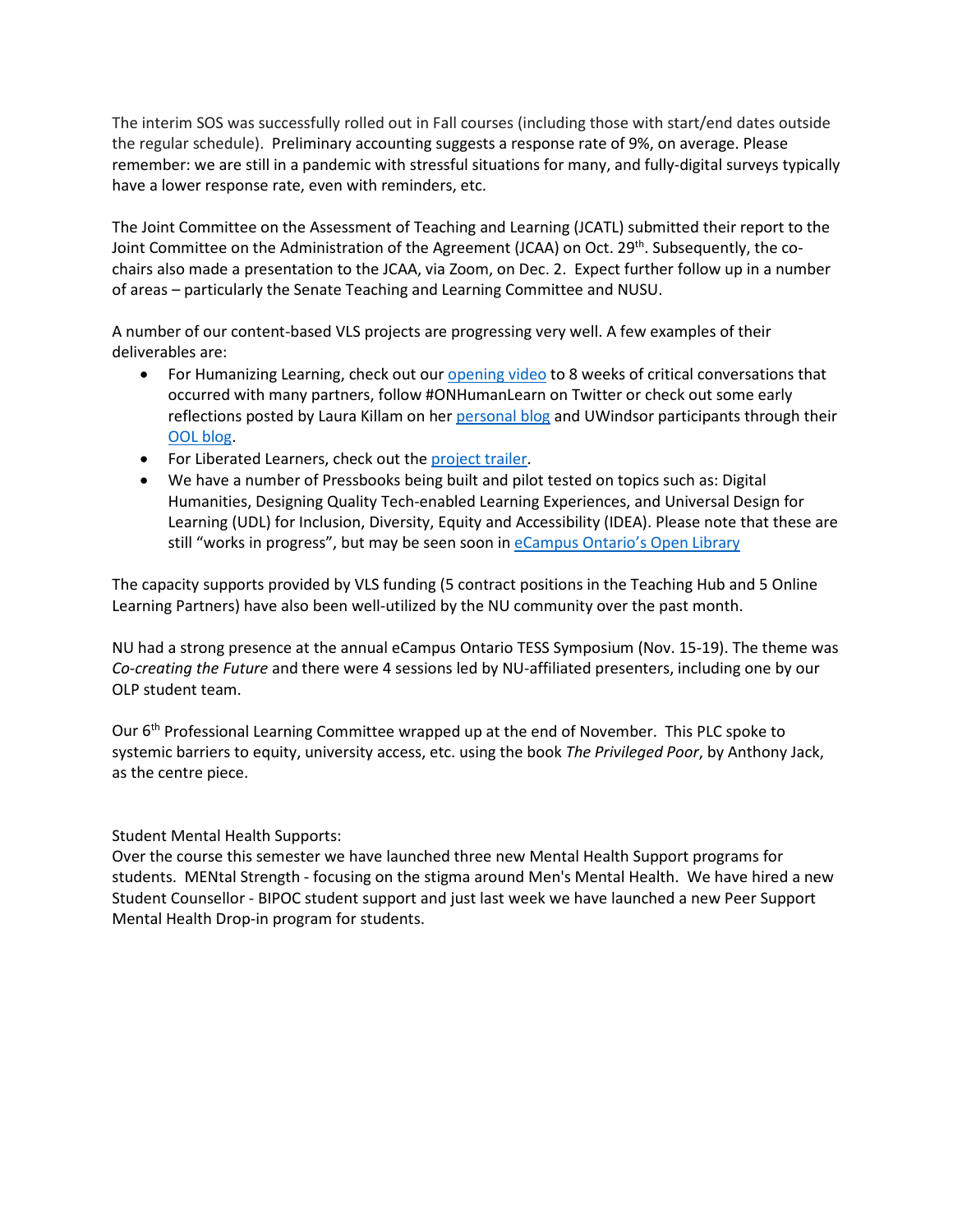## **Board of Governors Academic Senate Report – December 10, 2021**

The Board of Governors met on November 19, 2021 for their regular meeting followed by the annual retreat, held at the splendid new Student Centre. The retreat included a tour of the facility, a social, and a brainstorming session on a variety of topics including national reputation; continuing and extended education; ancillary services; and alumni.

To kick-start spirit of Giving Tuesday, donations from the participants were collected on Saturday morning with proceeds going to the scholarship fund. A photo from the steps of the Student Centre shows the generous spirit evident even through their masks. The in-person meeting was the first since COVID began and was a very warm welcome back for the participants.

Thanks to the NUSU team which included Warren as Director of Services and Sarah as the Director of Communications as well Abby Blaszczyk, Maggie Horsfield and Christine Dowdall for coordinating this fine event.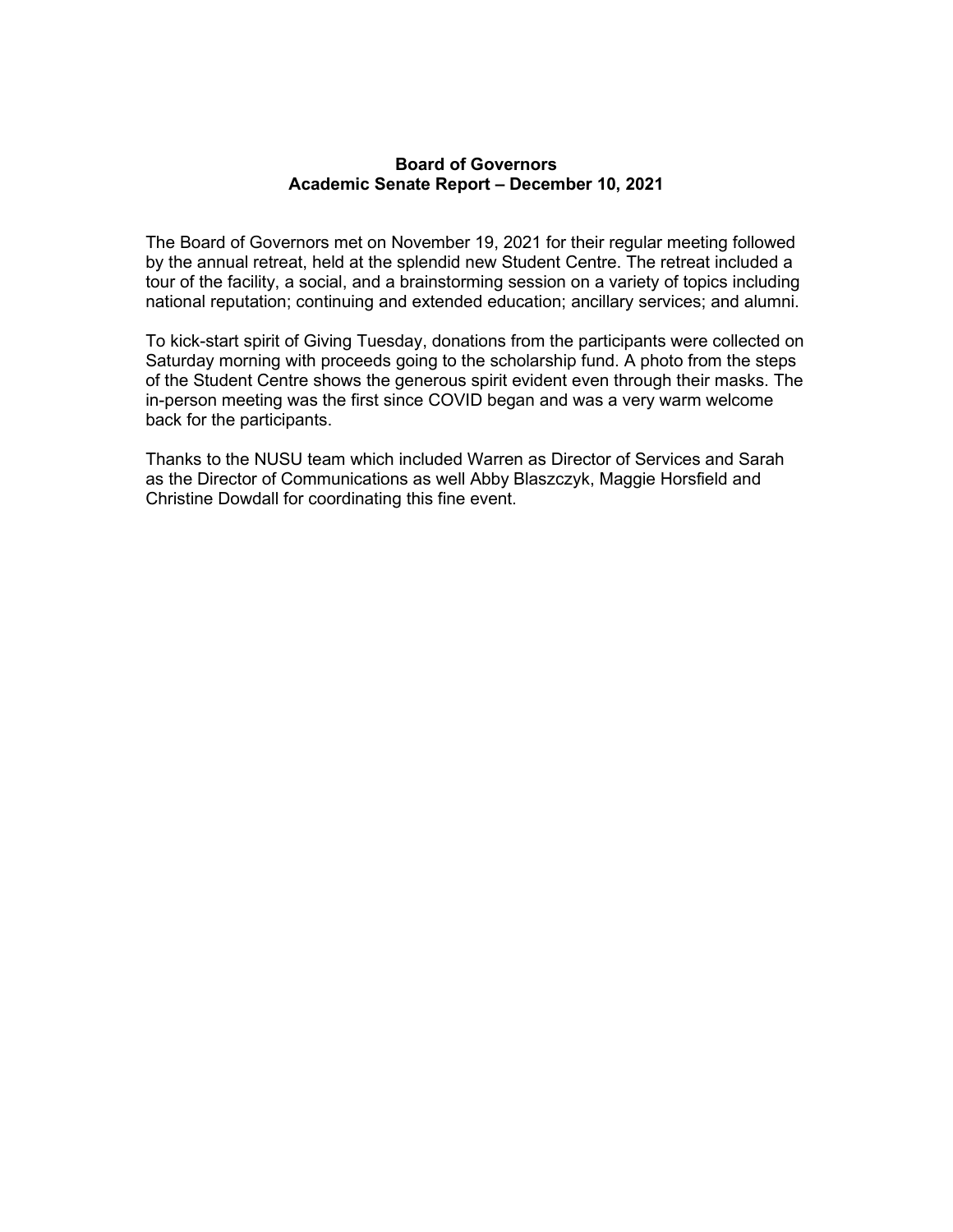

## **Alumni Report to Senate**

## **Alumni Awards**

We are thrilled to announce the Alumni Award winners. These 5 individuals are exemplary alumni who are doing amazing things in their communities. The following recipients were announced individually across social media channels each day of this week.

The Dr. James Jamieson Influential Alumni Award: **Emily Gillespie**

The Distinguished Alumni Achievement Award: **Dillion Richardson**

The Rising Star Alumni Award: **Alexander Maycock**

The Philanthropy Alumni Award: **Tammy Morison**

The Honorary Alumni Award: **Mike DeGagné**

For more information on all of the recipients and their accomplishments, please visit nipissingu.ca/alumniawards.

## **Giving Tuesday**

We were proud to participate in Giving Tuesday this year with a gift from the board of \$2,500. All of our board members participated individually as well with personal donations or sharing the \$100 Alumni Challenge across social media channels.

## **NU Café**

Introductions on the café went out November 23. 62 introductions were made last cycle and we hosted 6 events in November for Career Month. The last round of introductions for 2021 is December 14. If you would like to join the hub or learn more about it, please visit NU Café - Ten Thousand Coffees | Nipissing [University.](https://www.nipissingu.ca/about/nu-cafe)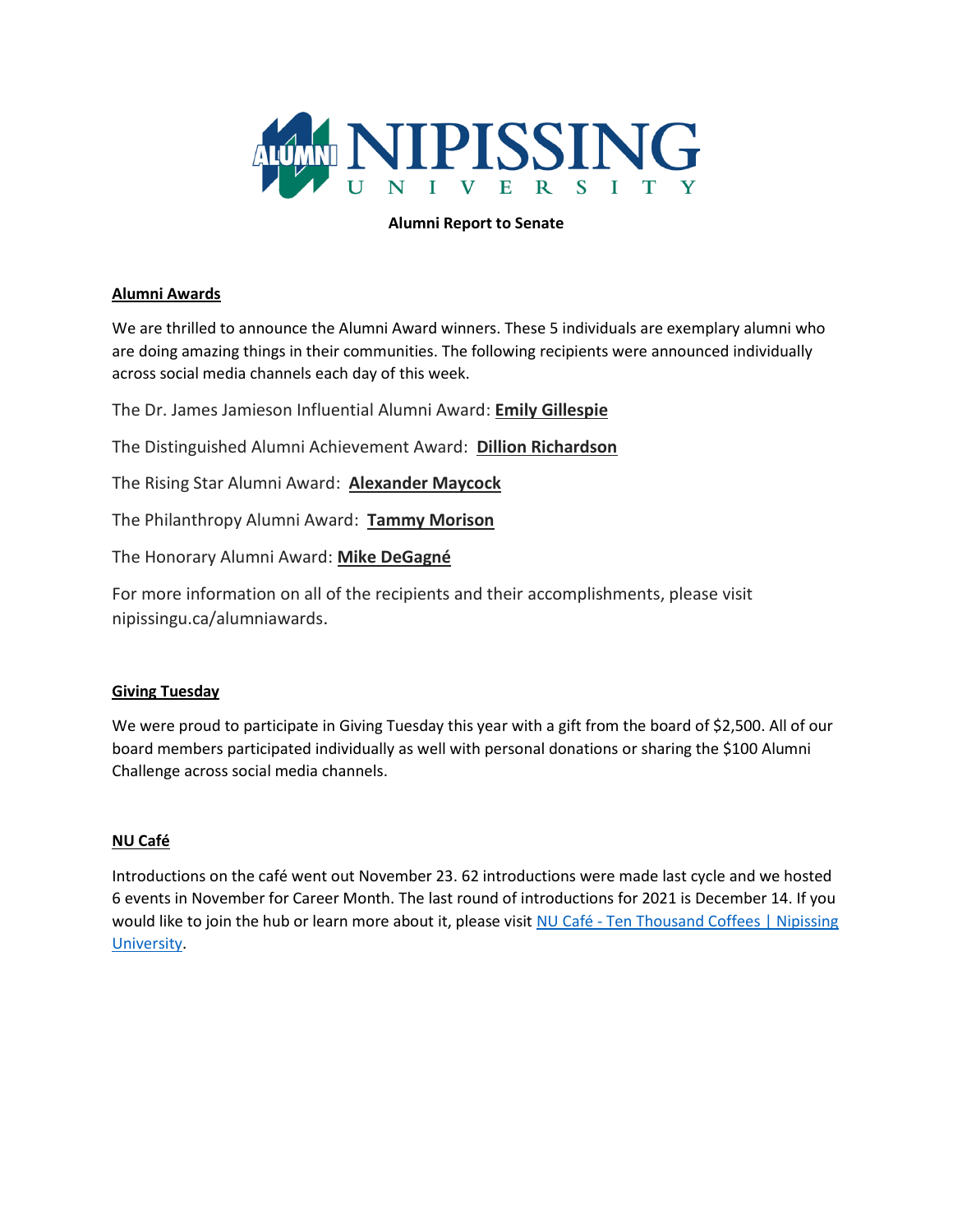

# **NUSU Student Centre** 221 College Drive, North Bay, ON PIB 0G1 Tel: (705) 474-3450 ext. 4801 Fax: (705) 474-7732 Web: www. nusu.com

# **NUSU Academic Senate Report Friday, December 10th, 2021**

# **Night Owls**

NUSU held Night Owls Study Sessions where we kept the Student Centre open until midnight for four nights. These evenings were well attended and allowed students to study or work on group projects. We provided them with coffee, tea, hot chocolate, snacks and school supplies.

Thank you to Student Development and Services and the Office of the Dean of Arts and Science for supporting those nights financially. Also, thank you to Gail and Hilary from the library, the Office of Indigenous Initiatives Wiidooktaadwin Student Mentors, St. John's Ambulance Therapy Dogs, and Lindsey and Veronica from Student Learning and Transitions who supported students throughout Wellness Week and Night Owls.

# **BOG Retreat**

On November 19th and 20th, NUSU hosted the Board of Governors Retreat at our Student Centre. It was a great opportunity to show members of the Board this new building, as well as provide a space for brainstorming and conversation in regard to the future of Nipissing University.

# **Movember**

Led by NUSU and the Men's Volleyball Team, the Lakers Community raised \$2855 for men's mental and physical health as part of the Movember campaign. We would like to thank Dan Miller, Mason Blais and the Men's Volleyball Team for their hard work in raising money and awareness for this cause.

November also saw the first annual event of a men's mental health forum, MENtal Strength, which was created by Deven Doodnath, a student and member of the men's soccer team. Congratulations to Deven, Katie and Brooke on a great event.

# **Food Bank**

We would like to say a huge thank you to all the Nipissing faculty, staff, students, and community members who donated food or monetary donations to our student food bank for our Holiday Baskets. Our students have been overwhelmed by the kindness shown and we are so thankful to be part of a community that looks after one another.

We also received a generous donation from Calvin Presbyterian Church for the fourth year in a row. Dr. Kristen Ferguson and her J/I Class of 2023 also donated financially to our student food bank.